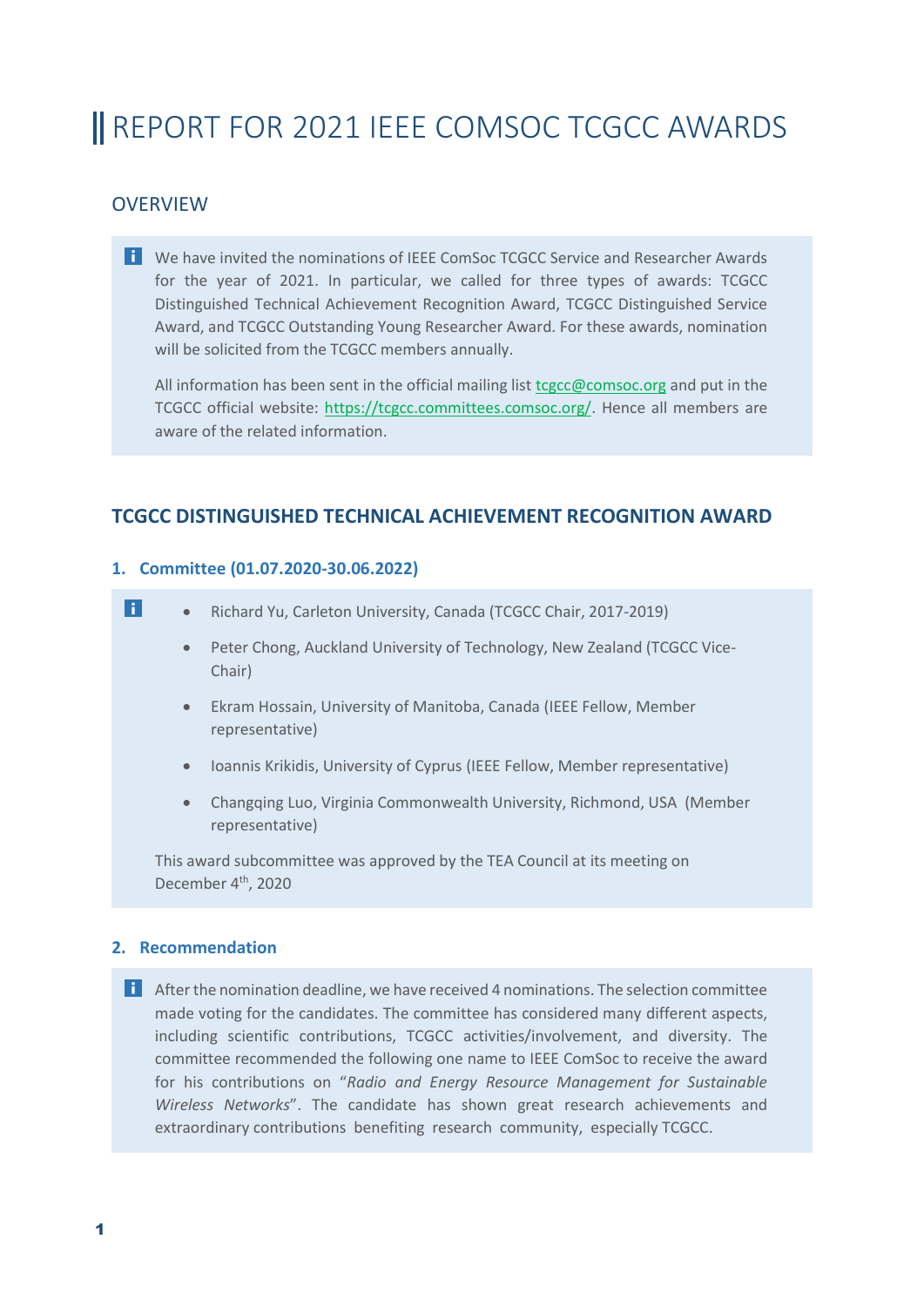On 17.01.2022, we received the approval letter from ComSoc. The recipient of the award is:

*Dusit Niyato, Nanyang Technological University, Singapore*

Citation: *Radio and Energy Resource Management for Sustainable Wireless*

*Networks*

## **TCGCC DISTINGUISHED SERVICE AWARD**

#### **1. Committee (01.07.2020-30.06.2022)**

| l i l | Richard Yu, Carleton University, Canada (TCGCC Chair, 2017-2019) |  |
|-------|------------------------------------------------------------------|--|
|       |                                                                  |  |

- Jinsong Wu, University of Chile (TCGCC Chair, 2015-2017)
- Peter Chong, Auckland University of Technology, New Zealand (TCGCC Vice-Chair)
- Ekram Hossain, University of Manitoba, Canada (IEEE Fellow, Member representative)
- Changqing Luo, Virginia Commonwealth University, Richmond, USA (Member representative)

This award subcommittee was approved by the TEA Council at its meeting on December 4<sup>th</sup>, 2020

#### **2. Recommendation**

**1** After the nomination deadline, we have received 1 nomination. The selection committee made voting for the candidate. The committee has considered many different aspects, including scientific contributions, TCGCC activities/involvement, and diversity. The committee recommended the following name to IEEE ComSoc to receive the award for his outstanding service to TCGCC as SIG chair, events organization and TC promotion. On 17.01.2022, we received the approval letter from ComSoc. The recipient of the award is:

*Celimuge Wu, The University of Electro-Communications, Japan*

### **TCGCC OUTSTANDING YOUNG RESEARCHER AWARD**

#### **1. Committee (01.07.2020-30.06.2022)**

• Richard Yu, Carleton University, Canada (TCGCC Chair, 2017-2019)

 $\blacksquare$